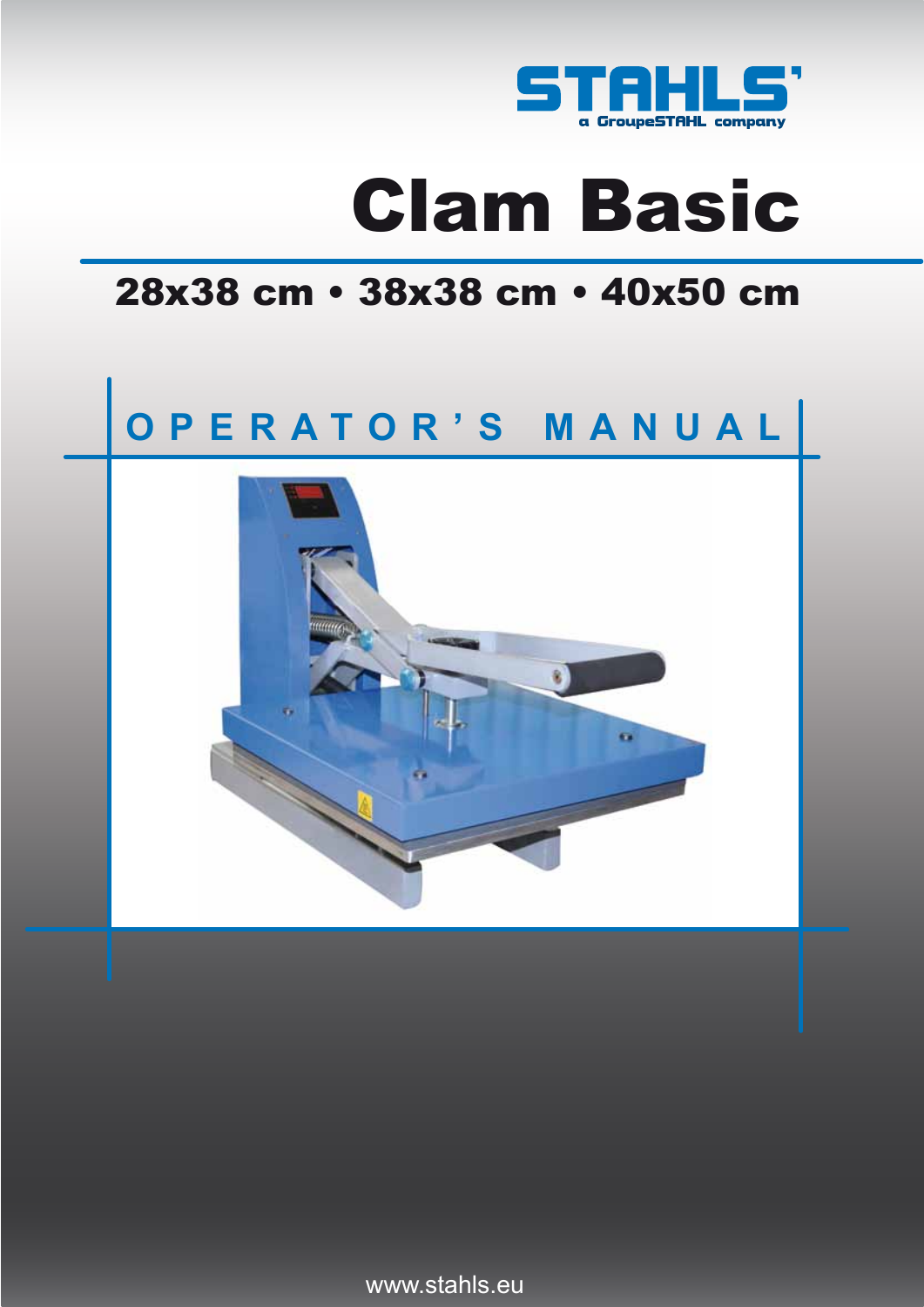



## **Important Safety Instructions**

WHEN USING YOUR APPLIANCE, BASIC PRE-CAUTIONS SHOULD ALWAYS BE FOLLOWED, INCLUDING THE FOLLOWING:

Read all instructions.

Use appliance only for its intended use.

To reduce the risk of electric shock, do not immerse the appliance in water or other liquids.

Never pull cord to disconnect from outlet, instead grasp plug and pull to disconnect.

Do not allow cord to touch hot surfaces, let appliance cool completely before putting away.

Do not operate appliance with a damaged cord, or if the appliance has been dropped or damaged. To reduce the risk of electric shock, do not disassemble or attempt to repair the appliance, take it to a qualified service person for examination and repair. Incorrect reassembly or repair could cause a risk of fire, electric shock, or injury to persons when the appliance is used.

Close supervision is necessary for any appliance being used by or near children. Do not leave appliance unattended while connected.

Burns could occur from touching hot metal parts.

To reduce the likelihood of circuit overload, do not operate another high voltage appliance on the same circuit.

If an extension cord is absolutely necessary, a 20 ampere rated cord should be used. Cords rated for less amperage may overheat, care should be taken to arrange the cord so that the cord cannot be pulled or tripped over.

## **SAVE THESE INSTRUCTIONS.**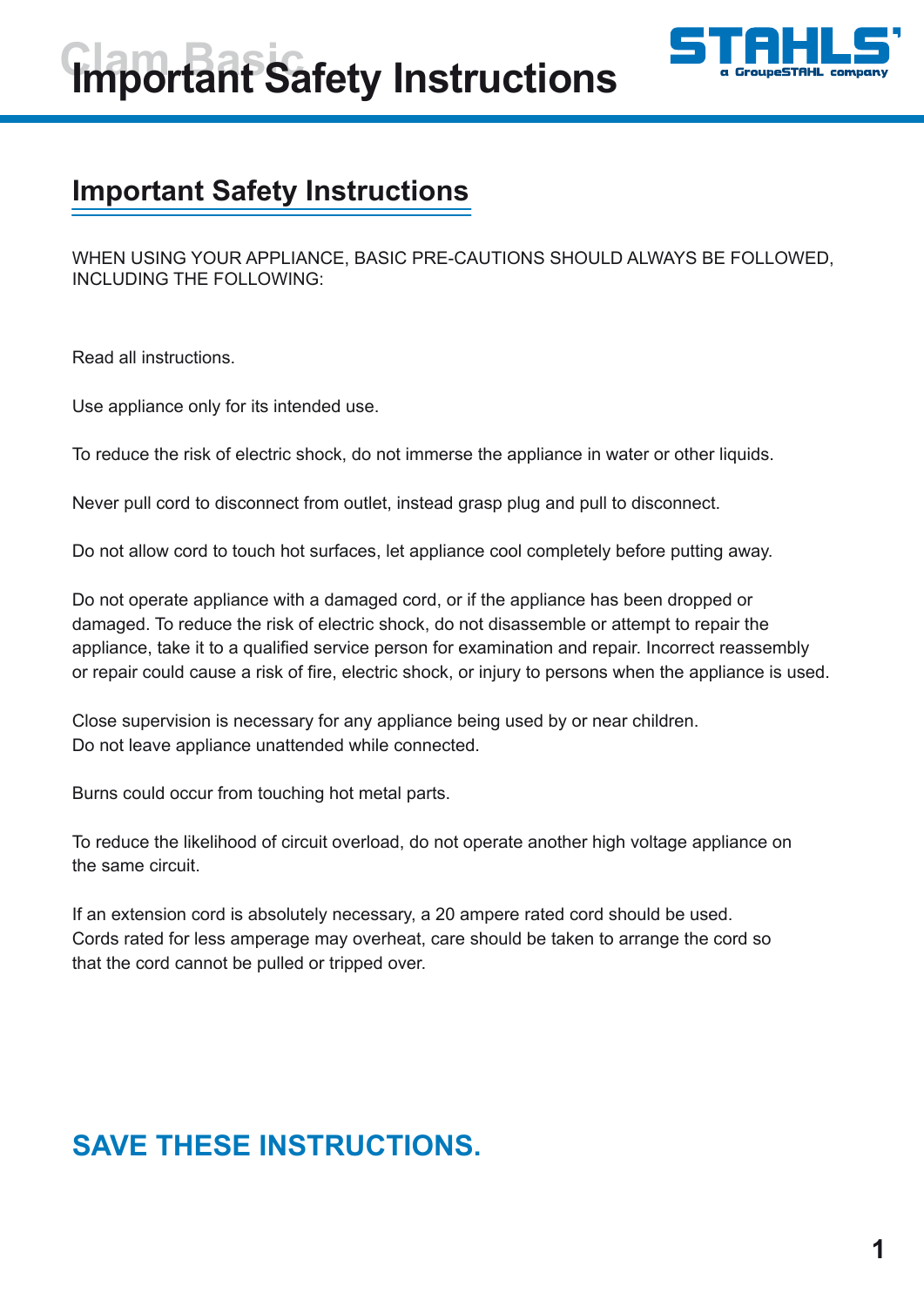

# **Table of Contents**

- 3 Digital Part Location Guide
	- 4 Clam Basic Control Panel
		- 5-10 Operating Instructions
- 11 Clam Basic electrical Schematic
	- 12 CE-Certification
	- 13 Terms of Guarantee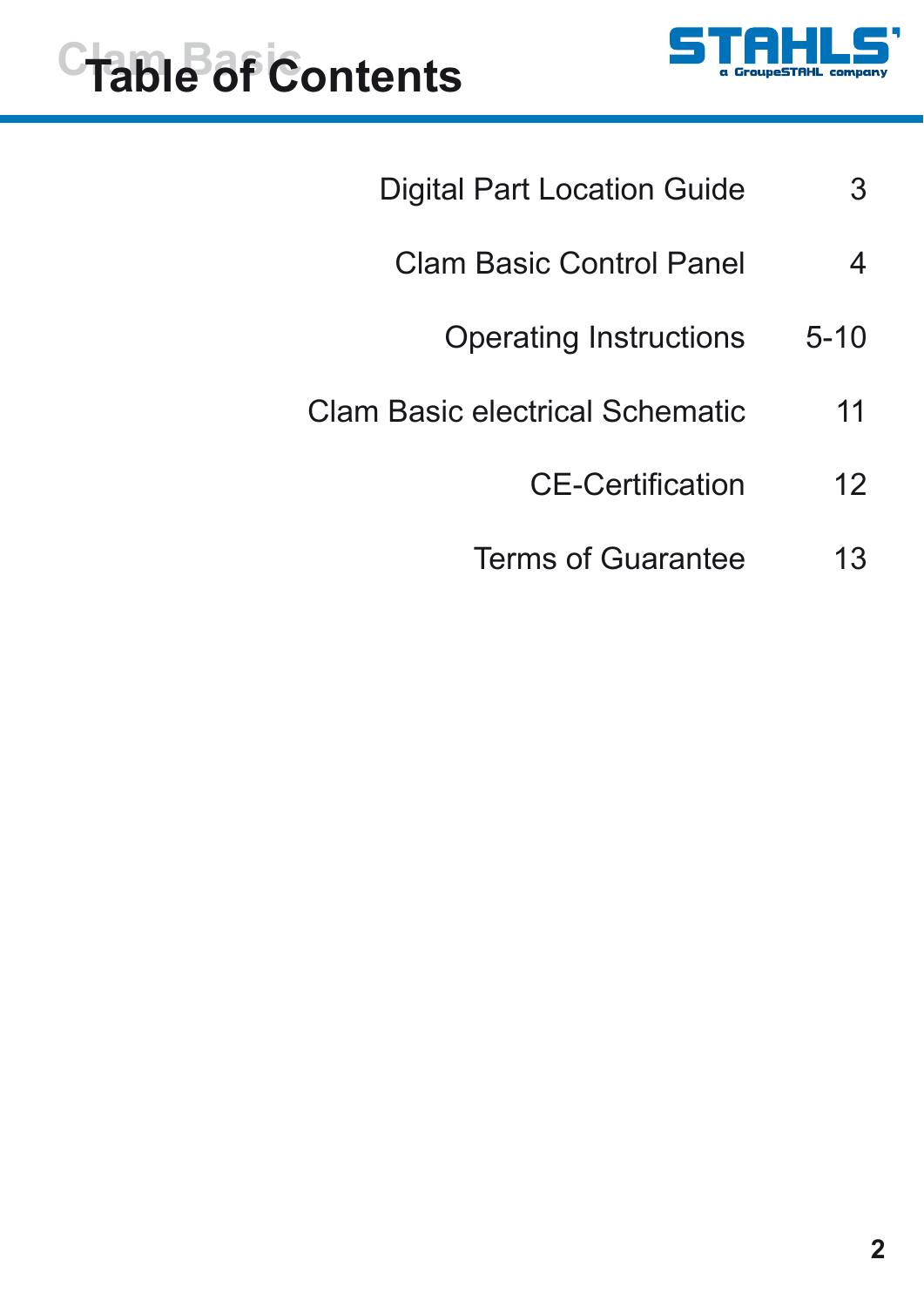

# **Parts Location Guide**

# **SIDE VIEW**



# **FRONT VIEW**

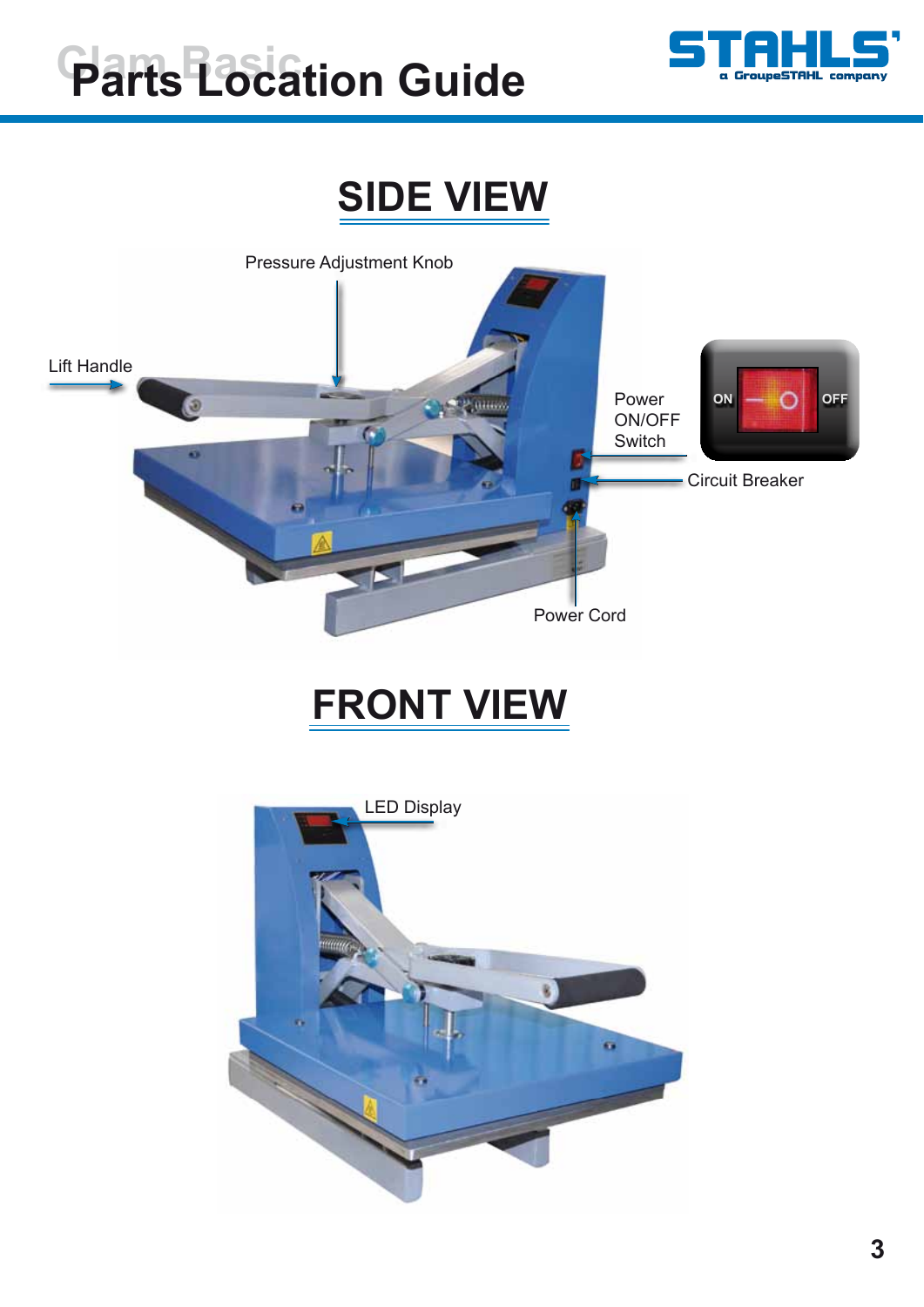



# **CONTROL PANEL**

|                         |                                                                    | <b>Digital Display</b> |
|-------------------------|--------------------------------------------------------------------|------------------------|
|                         |                                                                    | Temp Indicator         |
| $\bigodot$<br>$\ominus$ | TEMP <sup>0</sup><br><b>SET</b><br>TIME $\bigoplus$<br>$\bigoplus$ | Set Indicator          |
|                         |                                                                    | Time Indicator         |
|                         |                                                                    | "Increase" Button      |
|                         |                                                                    | "Mode" Button          |
|                         |                                                                    | "Decrease" Button      |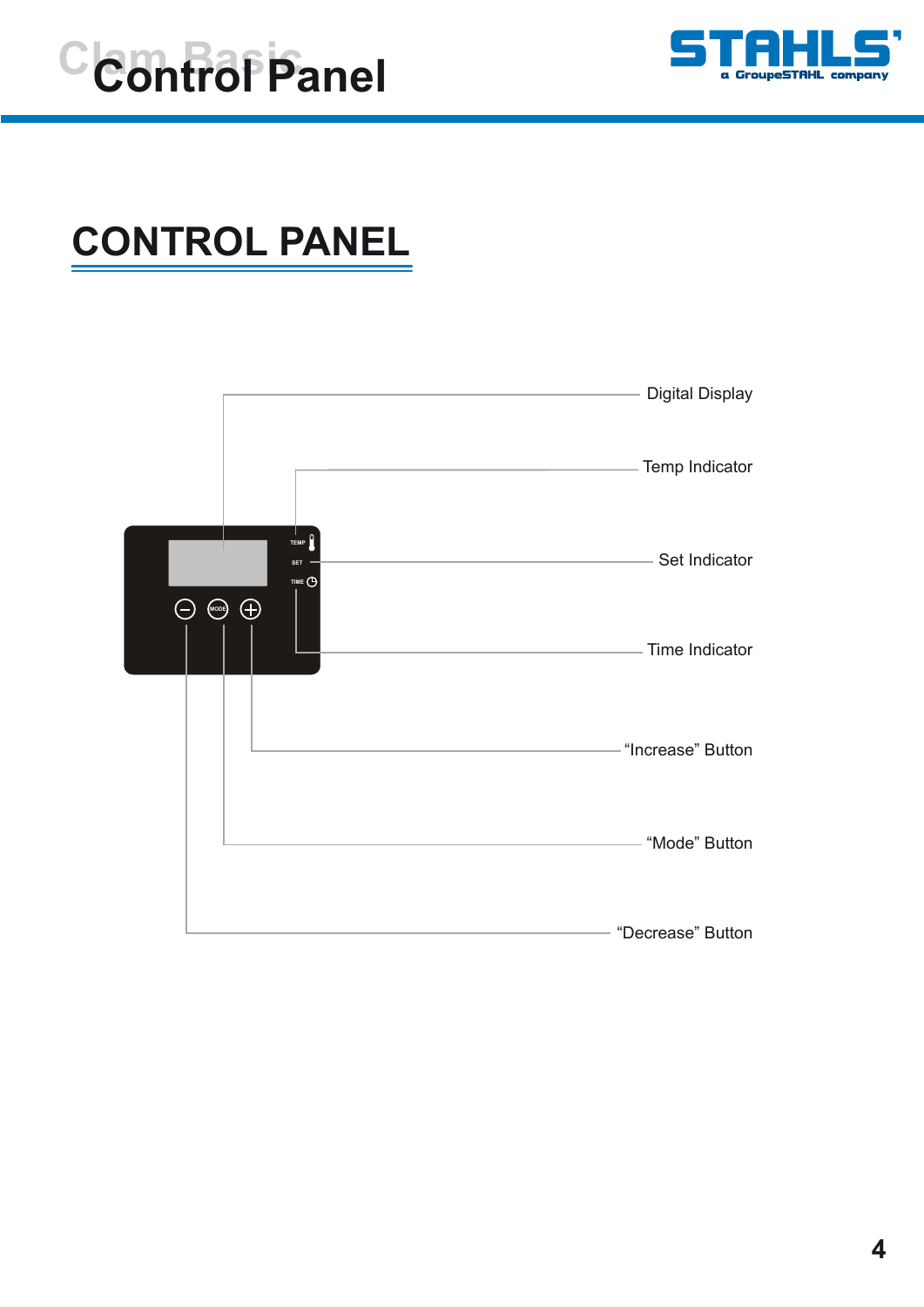# **Operating Instructions**



The Digital CLAM BASIC Operating Instructions are designed with you in mind. Carefully read and follow the step-by-step instructions for best results. If you experience any difficulty, carefully re-read the instructions and try again.

Pay particular attention to the risk of burns which can be sustained by touching the heated platen during use.

Keep hands clear from the platens of the press during platen lock down as the pressure can cause injury.

Press should be placed on a sturdy suitable stand of at least 60 x 90cms (24" x 36").

Work area must be kept clean, tidy and free of obstructions to the movements of the heat press.

Power supply cord must be disconnected before cleaning or servicing press.

## **1. Connect the Power Cord**



Connect the power cord into a properly grounded (earthed) electrical outlet with a sufficient amperage rating.

Your Clam Basic requires a full 7,5 amp grounded circuit for 240 volt operation.

Extension Cords, if used, should be as short as possible and not less than 12 gauge. Heavy duty cords are recommended.

Circuits that have under 15 amps or other high demand equipment or appliances (especially more than one heat seal machine) should not be used.

## **NOTE:**

If the supply cord is damaged, it must be replaced by the manufacturer or its service agent or a similarly qualified person in order to avold hazard. Use HSJ type, rated 250V-10 AMP for replacement.

## **CAUTION**

FAILURE TO FOLLOW THESE INSTRUCTIONS WILL CAUSE:

- 1. Erratic controller functions.
- 2. Inaccurate displays and slow heat-up.
- 3. The circuit breaker to disengage.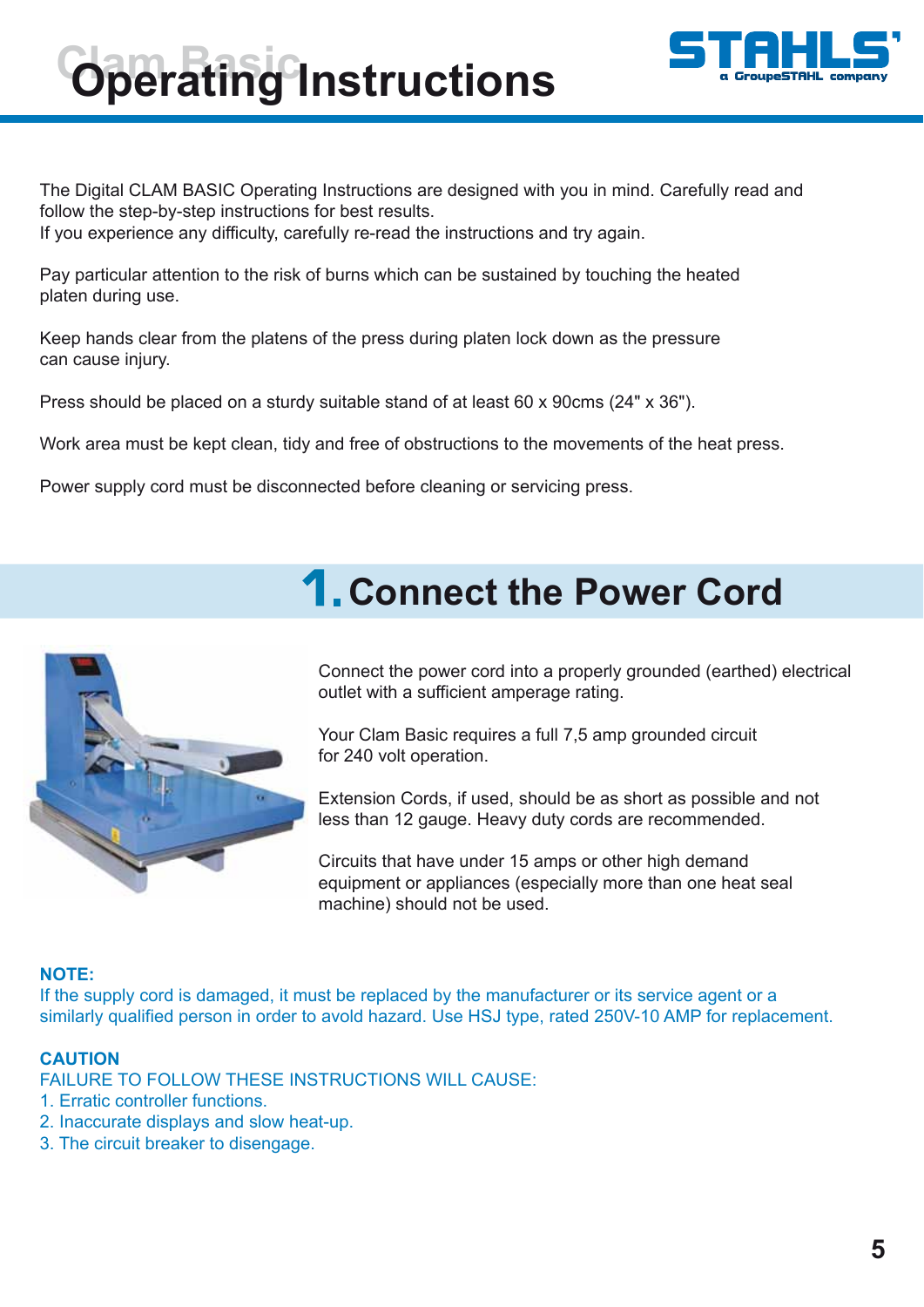# **Operating Instructions**



# **2.** Switch the system on

Locate the lift handle and position the heat platen in the up (load) position. Locate the Power ON/OFF Switch on the press. Turn the Power Switch on.

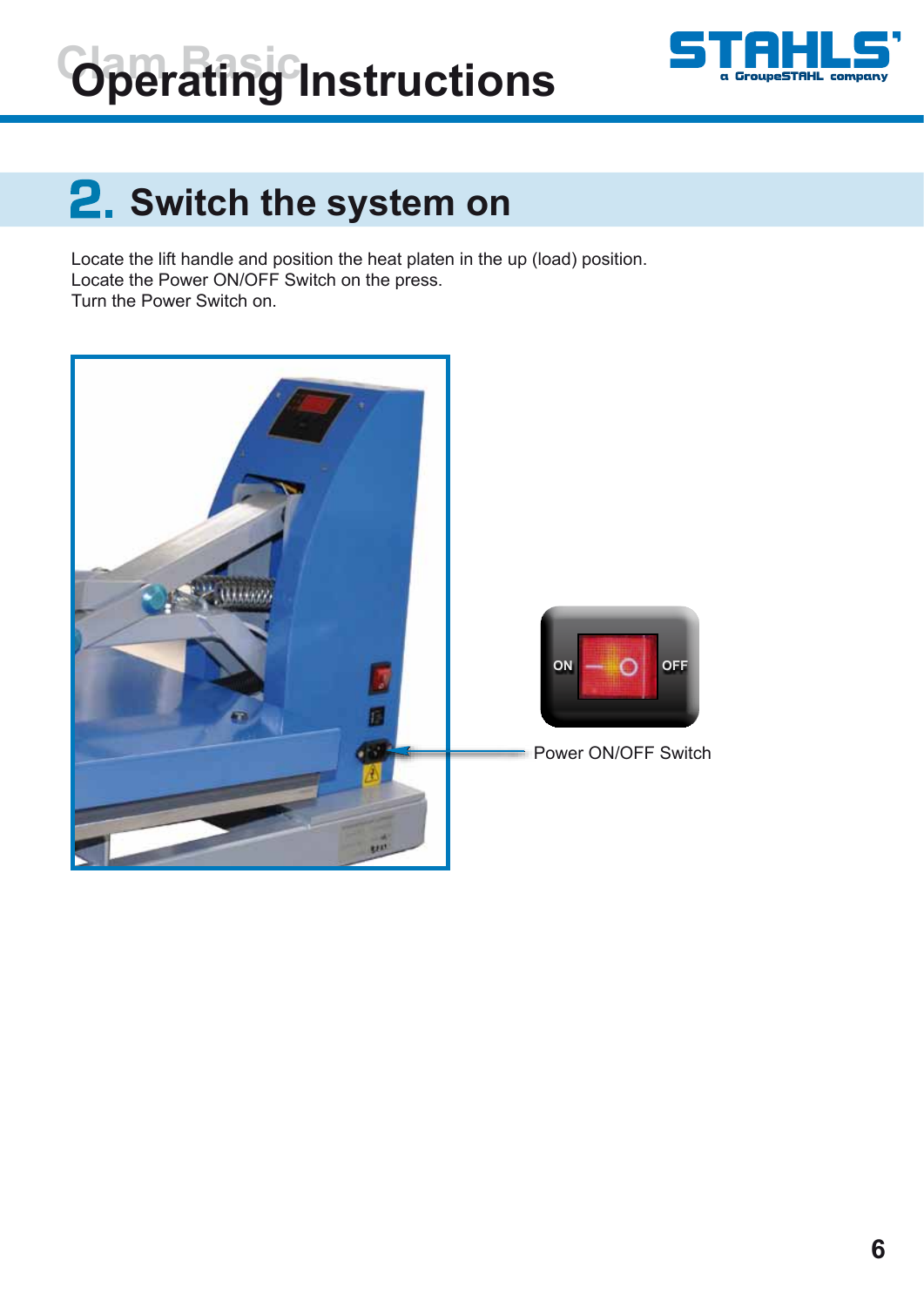# **Adjust the temperature**



# **3. Adjust the temperature**

- Press the Mode Select Button located in the centre of the Control Panel. The (SET) and (TEMP)  $\mathcal{L}^{\text{max}}$ Lights located next to the display will illuminate indicating you are in the Adjust Temperature Mode.
- Next, press the (-) Button located to the left of the Mode Select Button to lower the temperature  $\Box$ setting, or press the (+) Button located to the right of the Mode Select Button to raise the temperature setting. The temperature can be set from 96° C to 221 °C.
- $\blacksquare$  The LED will display your changes as you make them.

#### **NOTE:**

The temperature indicator will only display temperatures 96 °C and up.

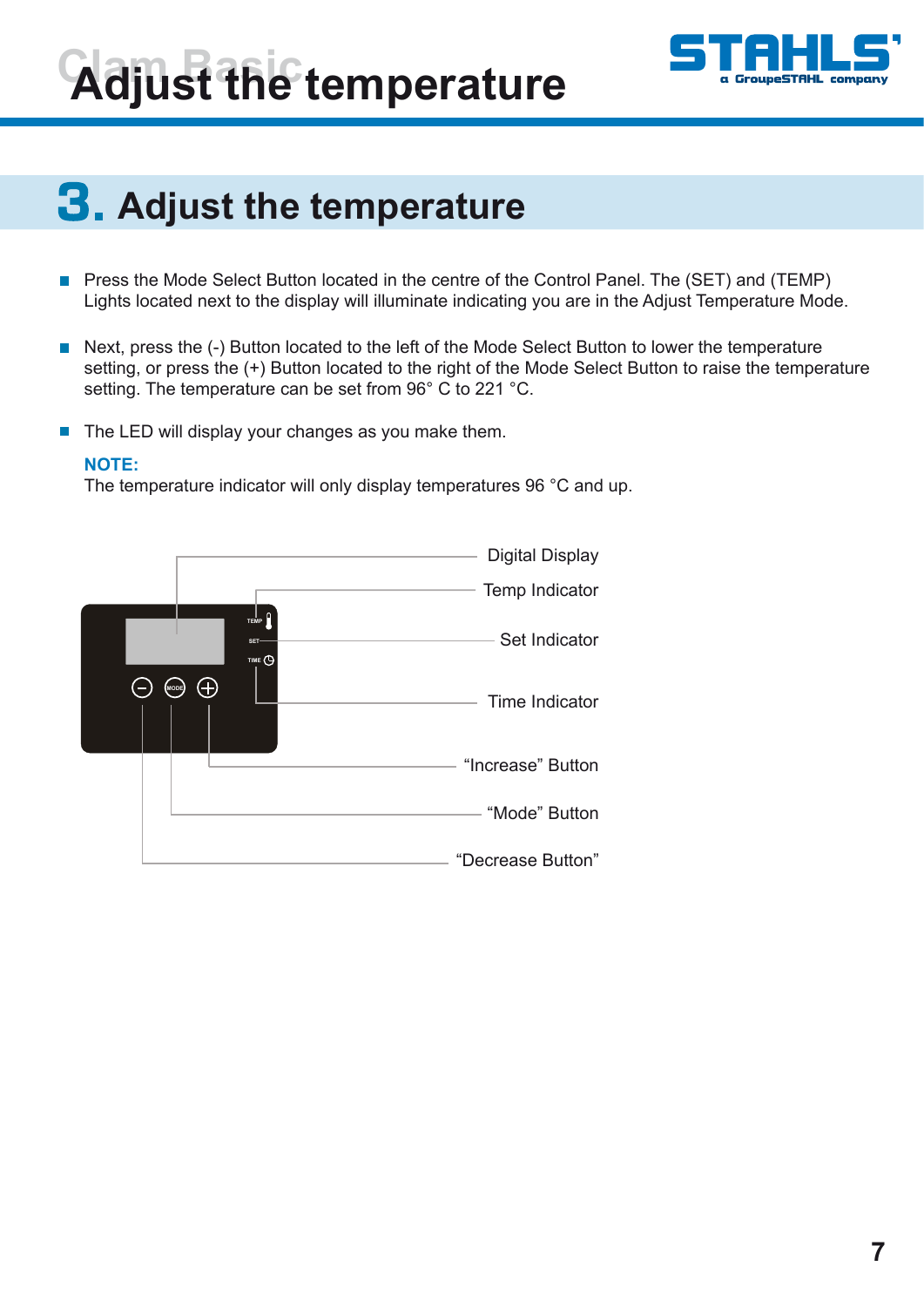



# **4. Adjust the time**

- Once you have completed adjusting the temperature press the Mode Select Button again. This will advance you to the Adjust Time Mode. The (SET) and (TIME) Lights will illuminate, indicating you are in the Adjust Time Mode. Adjust the time in the same manner that you adjusted temperature. The time can be set from 001 to 999 seconds.
- To exit the Adjust Temperature and Time Modes press the Mode Select Button a third time. All lights will be off and the press will return to the Print Mode.



#### **IMPORTANT:**

The press will not function when the (SET) Light is illuminated. This light indicates that you are in the Adjust Temperature or Time Mode not the Print Mode.

#### **REMEMBER:**

PRESS the MODE SELECT button ONCE to advance to the ADJUST TEMPERATURE MODE. PRESS the MODE SELECT button AGAIN (Second Time) to advance to the ADJUST TIME MODE. PRESS the DECREASE and INCREASE buttons to make the changes desired.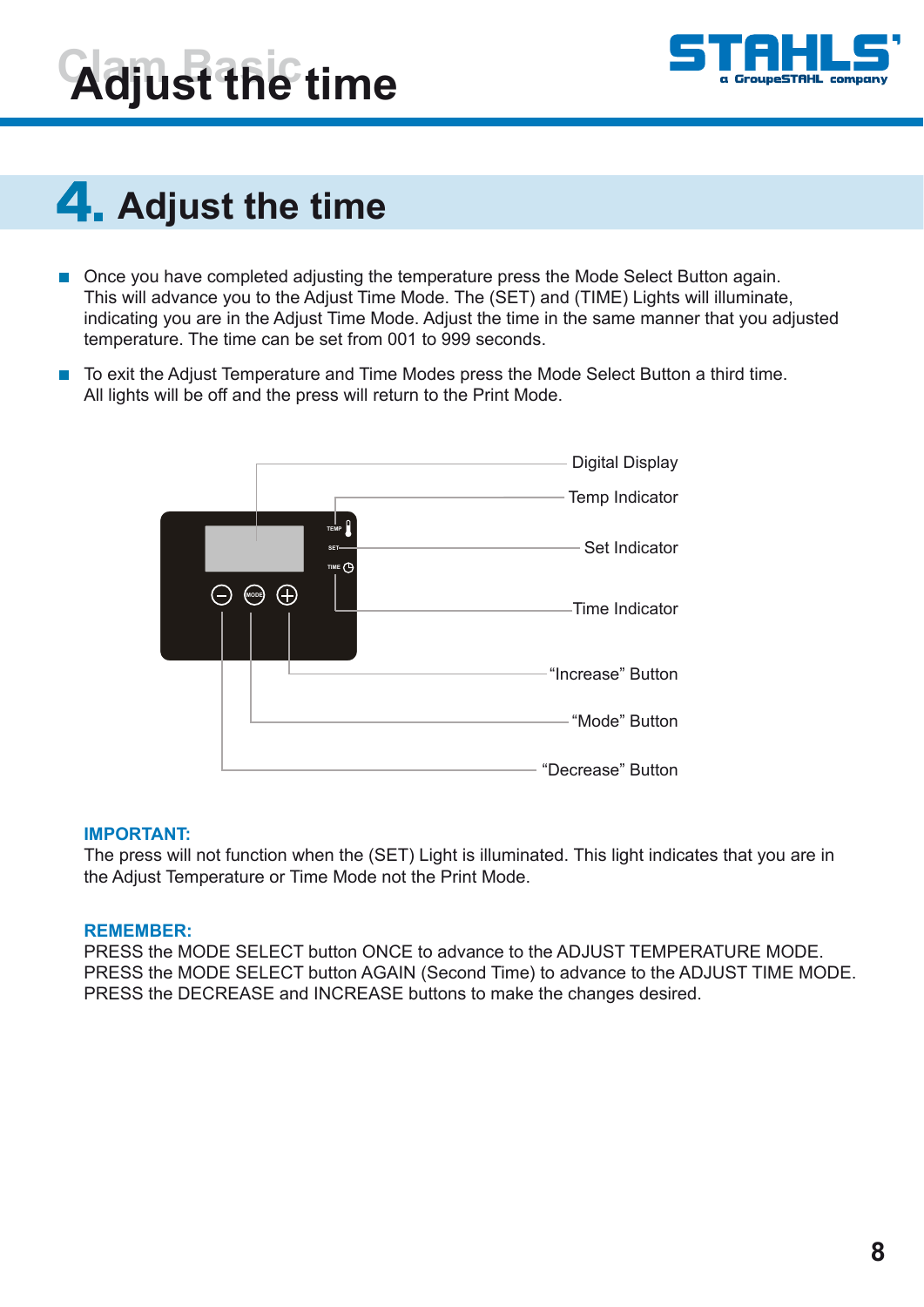# **Adjust the Pressure**



# **5. Adjust the pressure**

The pressure adjustment knob is located in the centre of the heat platen.

Adjust the pressure by turning the knob clockwise to increase pressure and counter clockwise to decrease pressure.

#### **REMEMBER:**

To allow for the thickness of your garment when adjusting the pressure.

#### **WARNING:**

Structural damage caused by excessive pressure is not covered under the limited warranty!

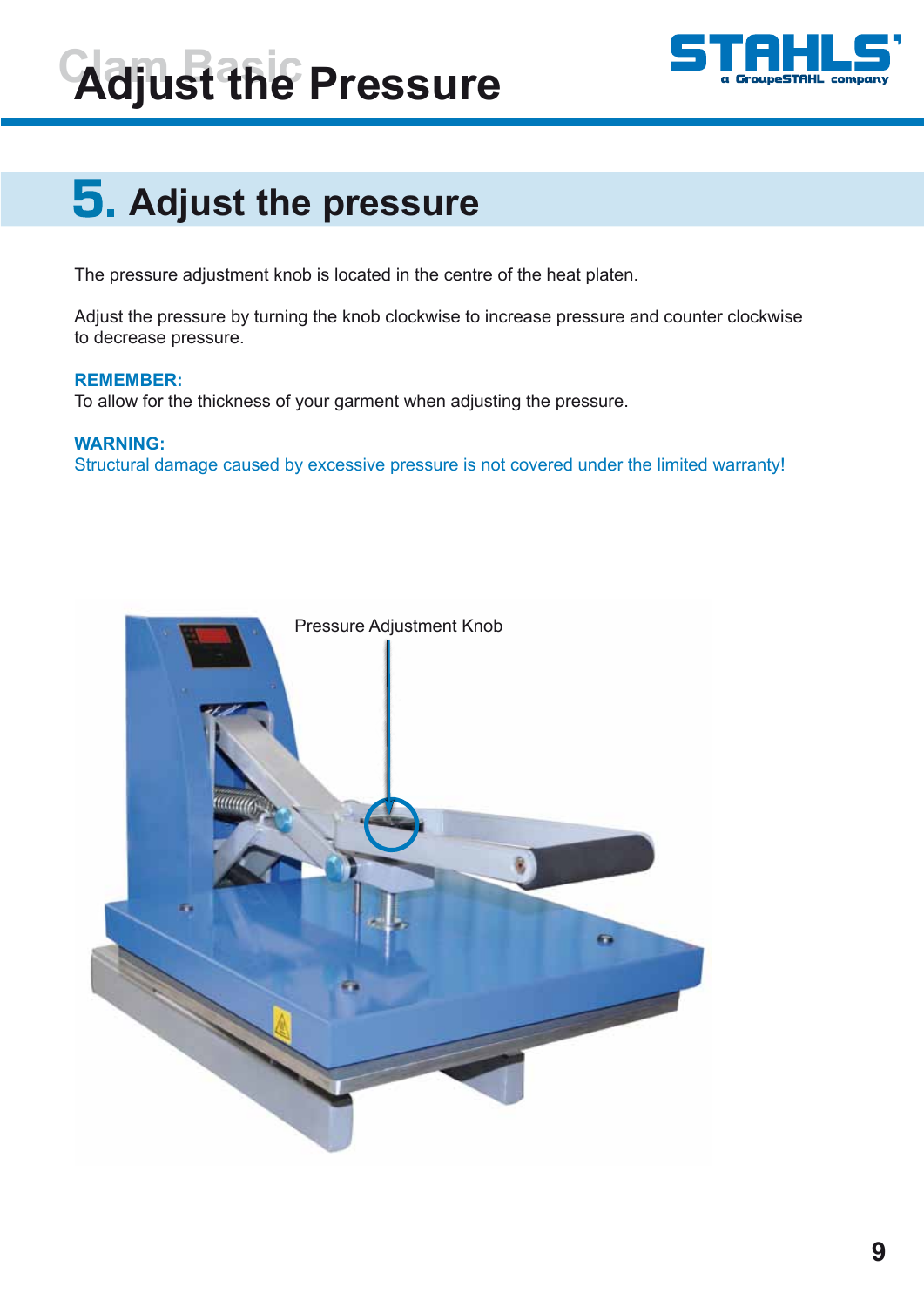# **Operating Instructions**



# **6.** Print

Once your equipment has reached the designated temperature, position the garment and application and proceed to press.

- Lower and lock the heat platen into the press position. This procedure will start the automatic  $\mathbb{R}^3$ timing process.
- $\mathcal{C}^{\mathcal{A}}$ The timer will automatically count down and audibly signal you to lift the heat platen into the "UP" position when the press cycle is complete.
- The time will automatically re-set and you are ready to continue with the next application.  $\mathbb{R}^2$



#### **NOTE:**

200 °F (93 °C) = The lowest temperature the unit will display 205 °F (96 °C) = The lowest set temperature possible 430  $\degree$ F (221  $\degree$ C) = The highest set temperature possible and the highest temperature the unit will display.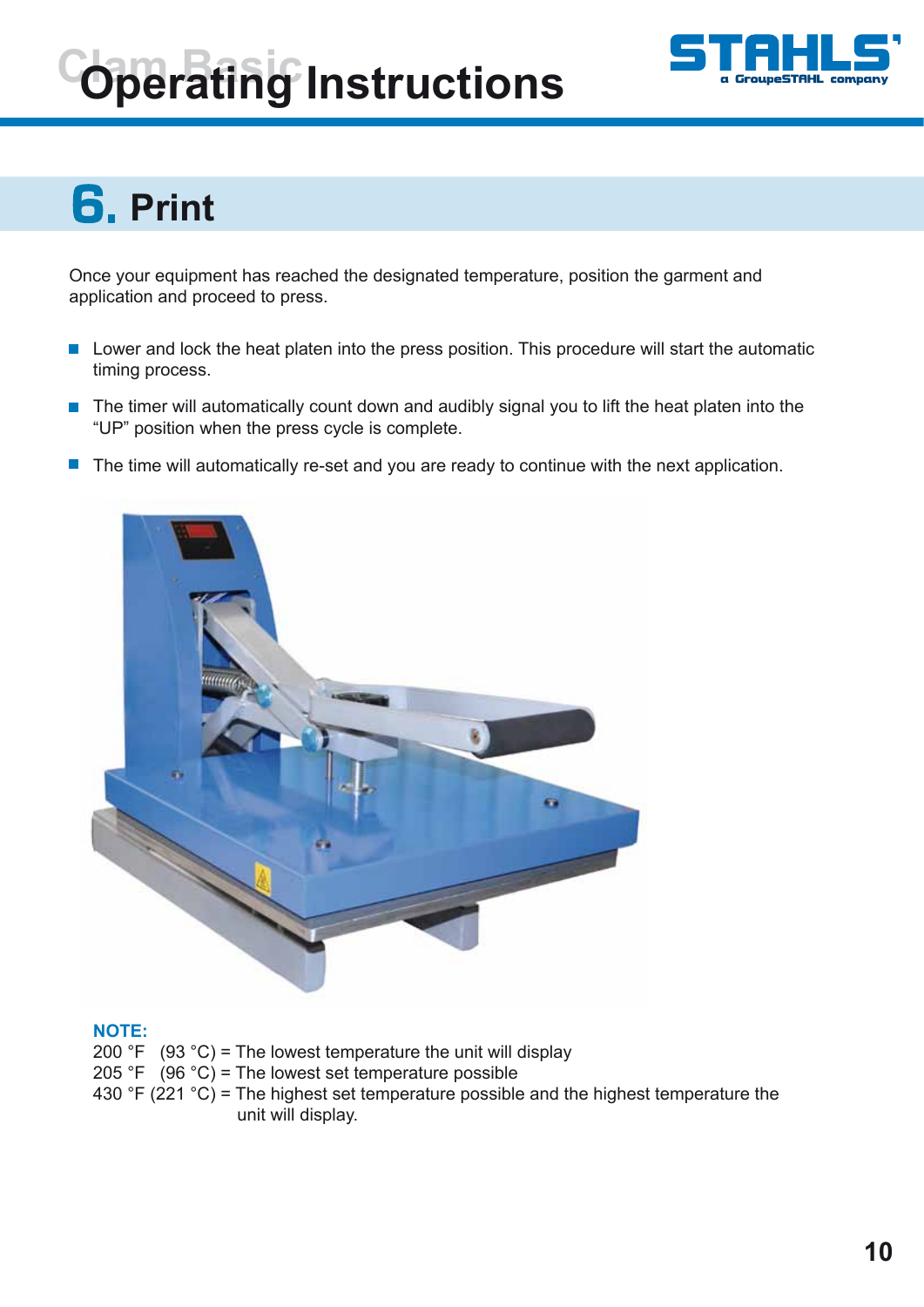# **Electrical Schematic**



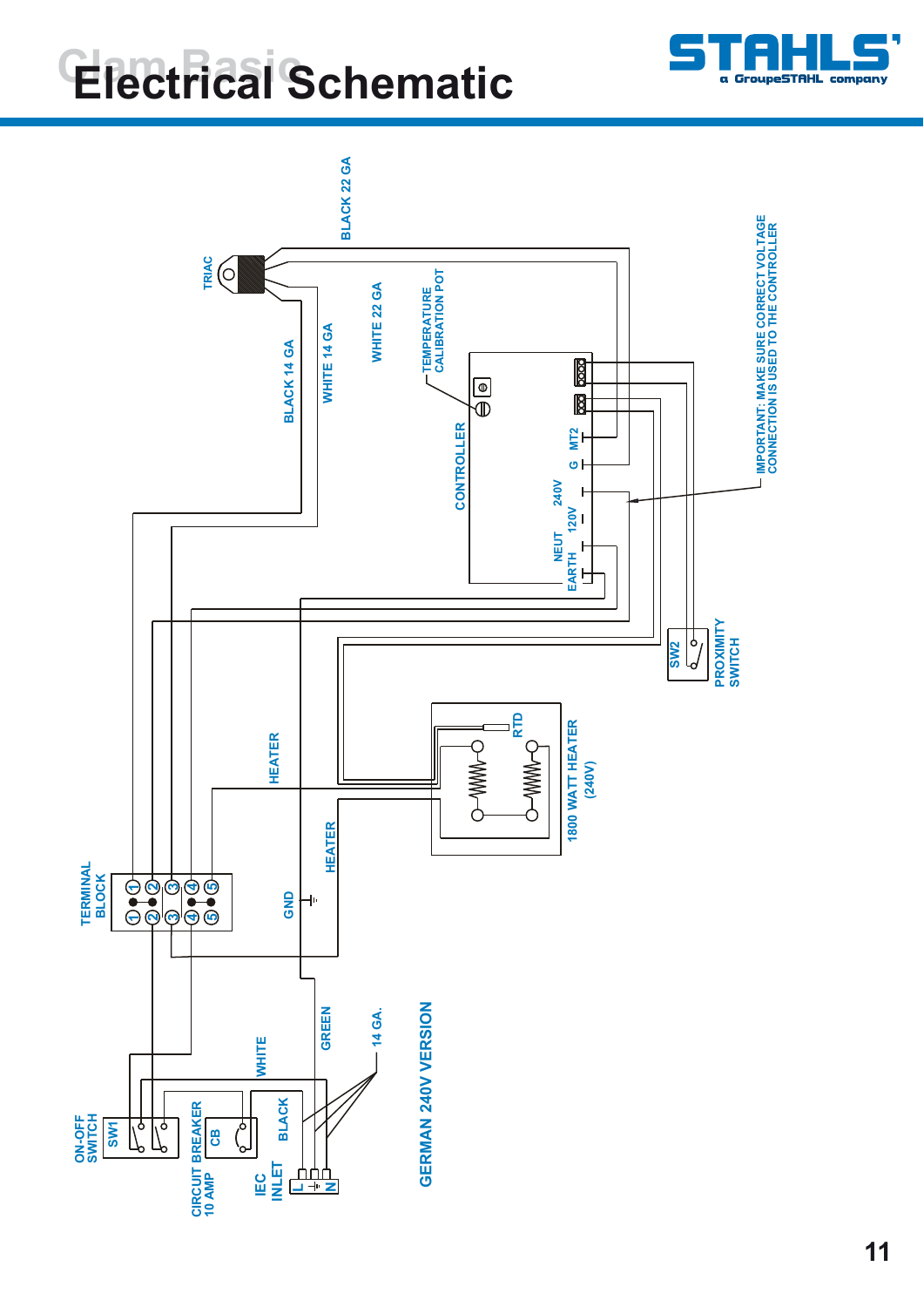## **EC conformance explanation:**

**Clam Basic CE-Certification**

For the purposes of the EC-Machine Guideline 98/37EU, Appendix 2A and the EC Low Voltage directive to 73/23 European Economic Community as well as the EC EMV-guideline 89/336. For the manufacturer STAHLS' Hotronix Division, we state as European Commissioners, that our product:

A Transfer Press for ironing of thermo application.

Model: Clam Basic

The product supplied corresponds to the following appropriate regulations:

EMC Directive (2004/108/EC) & MDD Directive (93/42/EEC)

Applied Harmonized norms

EN 55014-1:2006+A1:2009 EN 55014-2:1997+A1:2001+A2:2008 EN 61000-3-2:2006+A1:2009+A2:2009 EN 61000-3-3:2008 LVD Test Standard: EN 60204-1:2006+A1:2009

It is possible that not all the listed norms apply to the above mentioned product.

STAHLS' Europe GmbH

(Frank Brücker, Chief Executive STAHLS' Europe GmbH)

## **WEE and RoHS Symbols**

STAHLS' Europe GmbH will take back ALL heat press machines

FREE OF CHARGE (inside the EU) that have been manufactured by them, even those sold prior to the date stated above, subject to the heat press machine being delivered to them at the owners costs.

STAHLS' Europe GmbH will break down the heat press machine and ensure that all recyclable parts are correctly recycled, and non-recyclable parts will be disposed of in accordance with legal requirements. In an effort to make such transaction as smooth to customers as is possible, and to ensure that all STAHLS' heat presses are identifiable, all heat press machines supplied by STAHLS' Europe GmbH will have the logo/brand of STAHLS' Hotronix clearly marked upon them.

*Contact:*

STAHLS' Europe GmbH, Dieselstraße 62, 66763 Dillingen, Germany Telefon: +49 (0) 68 31/97 33-0, Fax: +49 (0) 68 31/97 33 45, www.stahls.de, info@stahls.de



battery